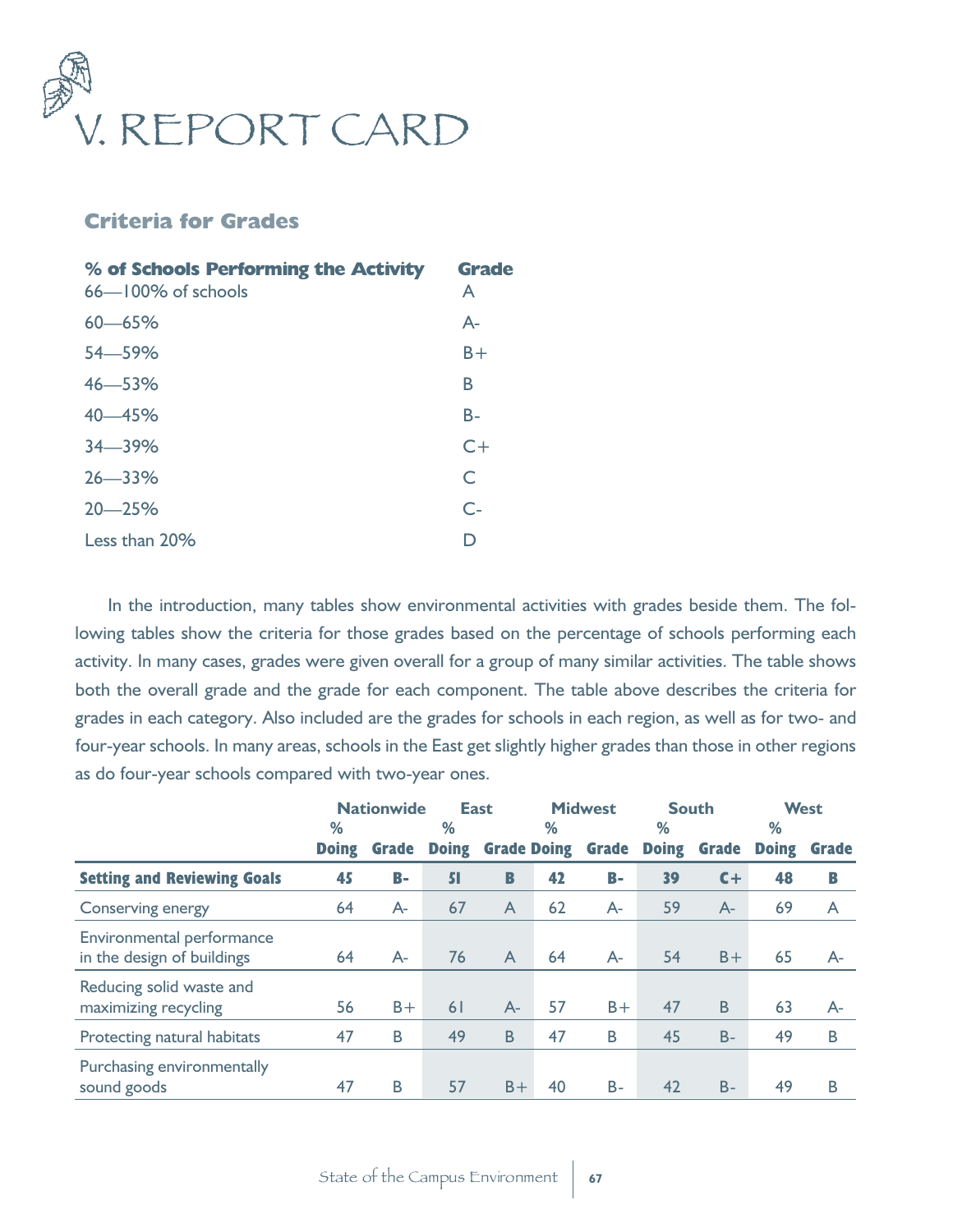|                                                                                               | %              | <b>Nationwide</b> | %              | <b>East</b>    | %                  | <b>Midwest</b> | <b>South</b><br>% |              | %            | <b>West</b>  |
|-----------------------------------------------------------------------------------------------|----------------|-------------------|----------------|----------------|--------------------|----------------|-------------------|--------------|--------------|--------------|
|                                                                                               | <b>Doing</b>   | <b>Grade</b>      | <b>Doing</b>   |                | <b>Grade Doing</b> | <b>Grade</b>   | <b>Doing</b>      | <b>Grade</b> | <b>Doing</b> | <b>Grade</b> |
| Reducing pollution                                                                            | 44             | $B -$             | 59             | $B +$          | 39                 | $B -$          | 36                | $C+$         | 44           | $B -$        |
| Conserving water                                                                              | 4 <sub>1</sub> | $B -$             | 45             | $B -$          | 30                 | $\mathsf{C}$   | 37                | $C+$         | 54           | $B +$        |
| Making environmentally<br>responsible investments                                             | 29             | $\mathsf C$       | 36             | $C+$           | 31                 | $\mathsf{C}$   | 23                | $C -$        | 26           | $\mathsf C$  |
| Purchasing organic food                                                                       | 9              | $\mathsf{D}$      | 3              | $\mathsf D$    | 8                  | $\mathsf D$    | 5                 | $\mathsf D$  | $ 0\rangle$  | D            |
| <b>Staffing Environmental Programs</b>                                                        | 29             | C                 | 34             | $C +$          | 26                 | C              | 25                | $C-$         | 31           | $\mathsf{C}$ |
| A recycling coordinator                                                                       | 51             | B                 | 6 <sub>1</sub> | $A-$           | 51                 | B              | 37                | $C+$         | 59           | $B +$        |
| An energy<br>conservation coordinator                                                         | 36             | $C+$              | 42             | $B -$          | 28                 | $\mathsf{C}$   | 36                | $C+$         | 37           | $C+$         |
| A full-time administrator who<br>manages environmental issues<br>beyond regulatory compliance | 21             | $C -$             | 22             | $C-$           | 18                 | D              | 22                | $C-$         | 21           | $C -$        |
| A green purchasing coordinator                                                                | $\overline{7}$ | D                 | $\mathbf{H}$   | D              | 6                  | D              | $\overline{4}$    | $\mathsf{D}$ | 6            | $\mathsf D$  |
| <b>Orienting Students, Staff,</b><br>and Faculty                                              | 13             | D                 | 12             | D              | $\mathbf{I}$       | $\mathbf{D}$   | Ш                 | $\mathbf{D}$ | 16           | D            |
| <b>Students</b>                                                                               | 3              | D                 | 2              | D              | 3                  | D              | $\vert \vert$     | $\mathsf D$  | 15           | D            |
| <b>Staff</b>                                                                                  | 13             | $\mathsf D$       | 2              | D              | 3                  | $\mathsf D$    | 12                | $\mathsf D$  | 6            | $\mathsf D$  |
| Faculty                                                                                       | П              | $\mathsf D$       | 0              | $\mathsf D$    | 8                  | $\mathsf D$    | 2                 | $\mathsf D$  | 4            | $\mathsf D$  |
| <b>Independent Research and</b><br><b>Service Learning Opportunities</b><br>for Students      | 58             | $B +$             | 63             | $A-$           | 60                 | А-             | 54                | $B +$        | 58           | $B +$        |
| Independent research projects                                                                 | 69             | A                 | 71             | $\overline{A}$ | 72                 | A              | 67                | A            | 68           | A            |
| Community service projects                                                                    | 58             | $B +$             | 62             | $A-$           | 59                 | $B +$          | 52                | $\sf{B}$     | 61           | A-           |
| Internship programs                                                                           | 58             | $B +$             | 67             | A              | 61                 | $A -$          | 49                | $\mathsf B$  | 56           | $B +$        |
| Campus service projects                                                                       | 49             | B                 | 50             | $\mathsf B$    | 49                 | B              | 47                | $\sf{B}$     | 48           | B            |
| Integration into Biology,<br>Chemistry, and Political Science                                 |                |                   |                |                |                    |                |                   |              |              |              |
| <b>Biology</b>                                                                                | 68             | A                 | 68             | $\mathsf{A}$   | 73                 | A              | 62                | $A -$        | 67           | A            |
| <b>Chemistry and Political Science</b>                                                        | 38             | $C+$              | 47             | $\mathsf B$    | 39                 | $B -$          | 30                | $\mathsf C$  | 36           | $C+$         |
| <b>Integration into Education</b><br>and Engineering                                          |                |                   |                |                |                    |                |                   |              |              |              |
| Engineering                                                                                   | 2              | $\mathsf D$       | 7              | $\mathsf D$    | П                  | $\mathsf D$    | 5                 | $\mathsf{D}$ | 17           | $\mathsf D$  |
| Education                                                                                     | П              | D                 | 2              | $\mathsf D$    | 16                 | $\mathsf D$    | $\bf 8$           | $\mathsf D$  | 8            | D            |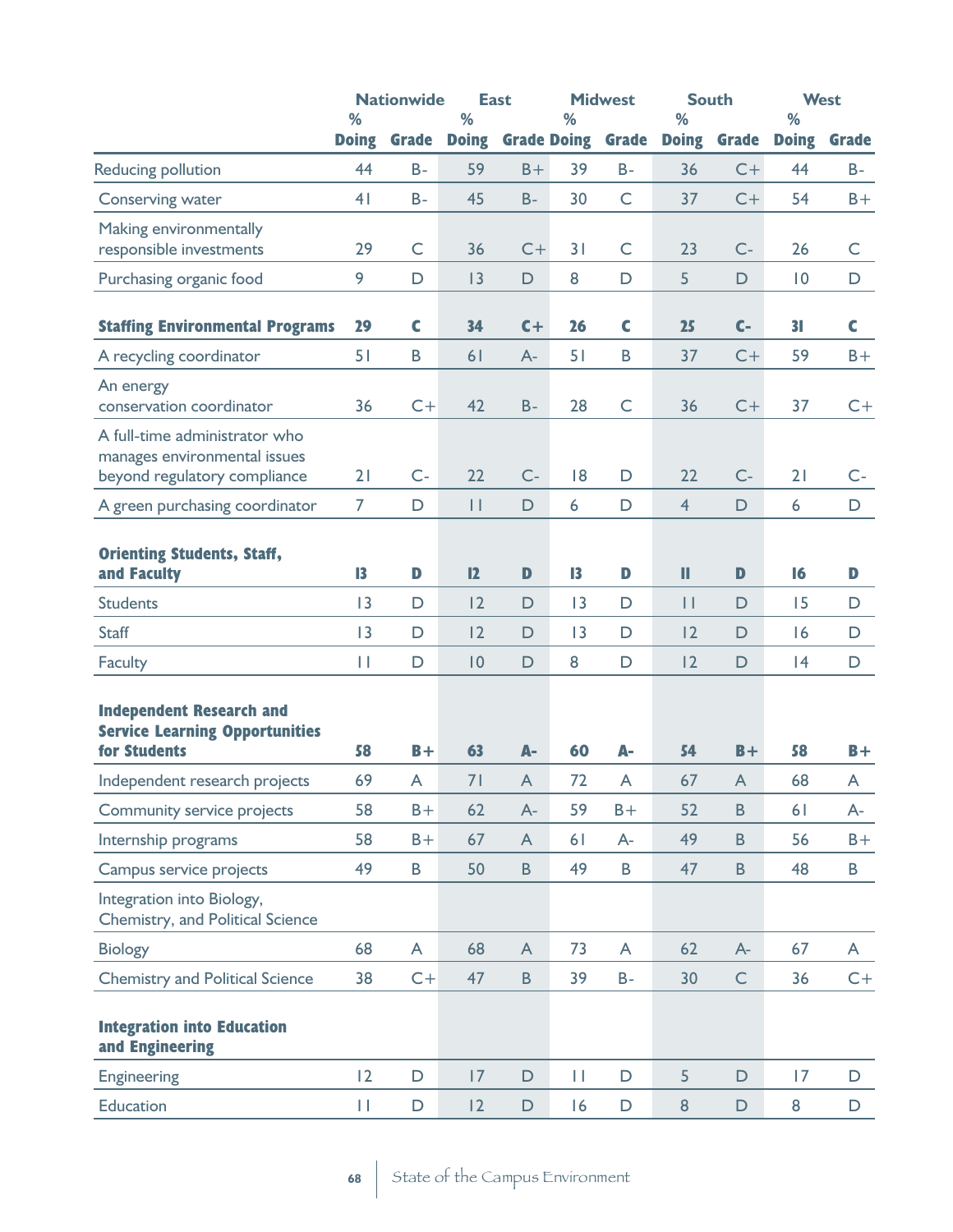|                                                                    | <b>Nationwide</b> |              |                         | <b>East</b>    |                         | <b>Midwest</b> |              | <b>South</b><br>% |                | <b>West</b><br>% |  |
|--------------------------------------------------------------------|-------------------|--------------|-------------------------|----------------|-------------------------|----------------|--------------|-------------------|----------------|------------------|--|
|                                                                    | %<br><b>Doing</b> | <b>Grade</b> | %<br><b>Doing</b>       |                | %<br><b>Grade Doing</b> | <b>Grade</b>   | <b>Doing</b> | <b>Grade</b>      | <b>Doing</b>   | <b>Grade</b>     |  |
| <b>Professional Development</b>                                    |                   |              |                         |                |                         |                |              |                   |                |                  |  |
| for Faculty on                                                     |                   |              |                         |                |                         |                |              |                   |                |                  |  |
| <b>Environmental Topics</b>                                        | 50                | B            | 59                      | $B +$          | 52                      | B              | 49           | $\mathbf{B}$      | 44             | $B-$             |  |
| <b>Water Conservation-</b>                                         |                   |              |                         |                |                         |                |              |                   |                |                  |  |
| <b>Water Efficiency Upgrades</b>                                   | 72                | A            | 83                      | A              | 67                      | A              | 68           | $\blacktriangle$  | 74             | A                |  |
|                                                                    |                   |              |                         |                |                         |                |              |                   |                |                  |  |
| <b>Energy Efficiency</b>                                           |                   |              |                         |                |                         |                |              |                   |                |                  |  |
| and Conservation                                                   | 63                | A-           | $\overline{\mathbf{I}}$ | A              | 59                      | А-             | 60           | A-                | 66             | $\overline{A}$   |  |
| Lighting efficiency upgrades                                       | 8 <sup>1</sup>    | A            | 9 <sub>1</sub>          | A              | 79                      | A              | 75           | A                 | 82             | A                |  |
| Heating, ventilation and air                                       |                   |              |                         |                |                         |                |              |                   |                |                  |  |
| conditioning upgrades                                              | 73                | A            | 85                      | A              | 65                      | $A-$           | 73           | $\mathsf{A}$      | 75             | A                |  |
| Developed efficiency design codes<br>for new or existing buildings | 52                | B            | 55                      | $B +$          | 48                      | B              | 50           | $\sf B$           | 57             | $B +$            |  |
| Implemented life-cycle analysis                                    |                   |              |                         |                |                         |                |              |                   |                |                  |  |
| for energy project evaluation                                      | 48                | $\sf B$      | 53                      | $\sf{B}$       | 45                      | $B -$          | 43           | $B -$             | 52             | B                |  |
| <b>Average Diversion rates</b>                                     | 26                | $\mathsf{C}$ | 3 <sub>l</sub>          | $\mathbf c$    | 24                      | $C-$           | 23           | $C-$              | 28             | C                |  |
|                                                                    |                   |              |                         |                |                         |                |              |                   |                |                  |  |
| <b>Activity Level and Array</b>                                    |                   |              |                         |                |                         |                |              |                   |                |                  |  |
| of Materials Recycled                                              | 65                | A-           | 72                      | A              | 66                      | A              | 55           | $B +$             | 65             | A                |  |
| Aluminum containers                                                | 85                | A            | 88                      | A              | 87                      | A              | 84           | $\mathsf{A}$      | 8 <sub>1</sub> | A                |  |
| Higher grades of paper                                             | 84                | A            | 92                      | A              | 87                      | A              | 71           | A                 | 86             | A                |  |
| Corrugated cardboard                                               | 80                | A            | 90                      | A              | 8 <sub>1</sub>          | A              | 70           | A                 | 8 <sub>1</sub> | A                |  |
| Lower grades of paper                                              | 77                | A            | 8 <sub>1</sub>          | A              | 80                      | A              | 65           | $\mathsf{A}$      | 82             | A                |  |
| Glass bottles and jars                                             | 50                | B            | 76                      | $\overline{A}$ | 47                      | $\sf B$        | 28           | $\subset$         | 51             | B                |  |
| Food scraps or landscape                                           |                   |              |                         |                |                         |                |              |                   |                |                  |  |
| trimming for composting                                            |                   |              |                         |                |                         |                |              |                   |                |                  |  |
| or mulching                                                        | 48                | $\sf{B}$     | 43                      | $B -$          | 53                      | B              | 48           | $\, {\bf B}$      | 46             | B                |  |
| <b>Construction materials</b>                                      | 47                | B            | 36                      | $C+$           | 50                      | B              | 45           | $B -$             | 53             | $\sf B$          |  |
| Plastic                                                            | 46                | B            | 65                      | $A-$           | 46                      | B              | 33           | $C+$              | 44             | $B -$            |  |
| <b>Landscaping Overall</b>                                         | 43                | $B -$        | 42                      | $B -$          | 37                      | $C +$          | 46           | $\mathbf{B}$      | 48             | B                |  |
| Integrated pest management                                         | 60                | $A -$        | 71                      | A              | 48                      | B              | 61           | $A-$              | 66             | A                |  |
| Native landscaping programs                                        | 51                | B            | 48                      | $\sf{B}$       | 43                      | <b>B-</b>      | 52           | B                 | 68             | A                |  |
| Programs to provide food and                                       |                   |              |                         |                |                         |                |              |                   |                |                  |  |
| shelter to attract wildlife                                        | 37                | $C+$         | 29                      | $\subset$      | 36                      | $C+$           | 44           | $B -$             | 38             | $C+$             |  |
| Habitat restoration                                                | 36                | $C+$         | 42                      | $B -$          | 33                      | $\mathsf C$    | 43           | $B -$             | 30             | C                |  |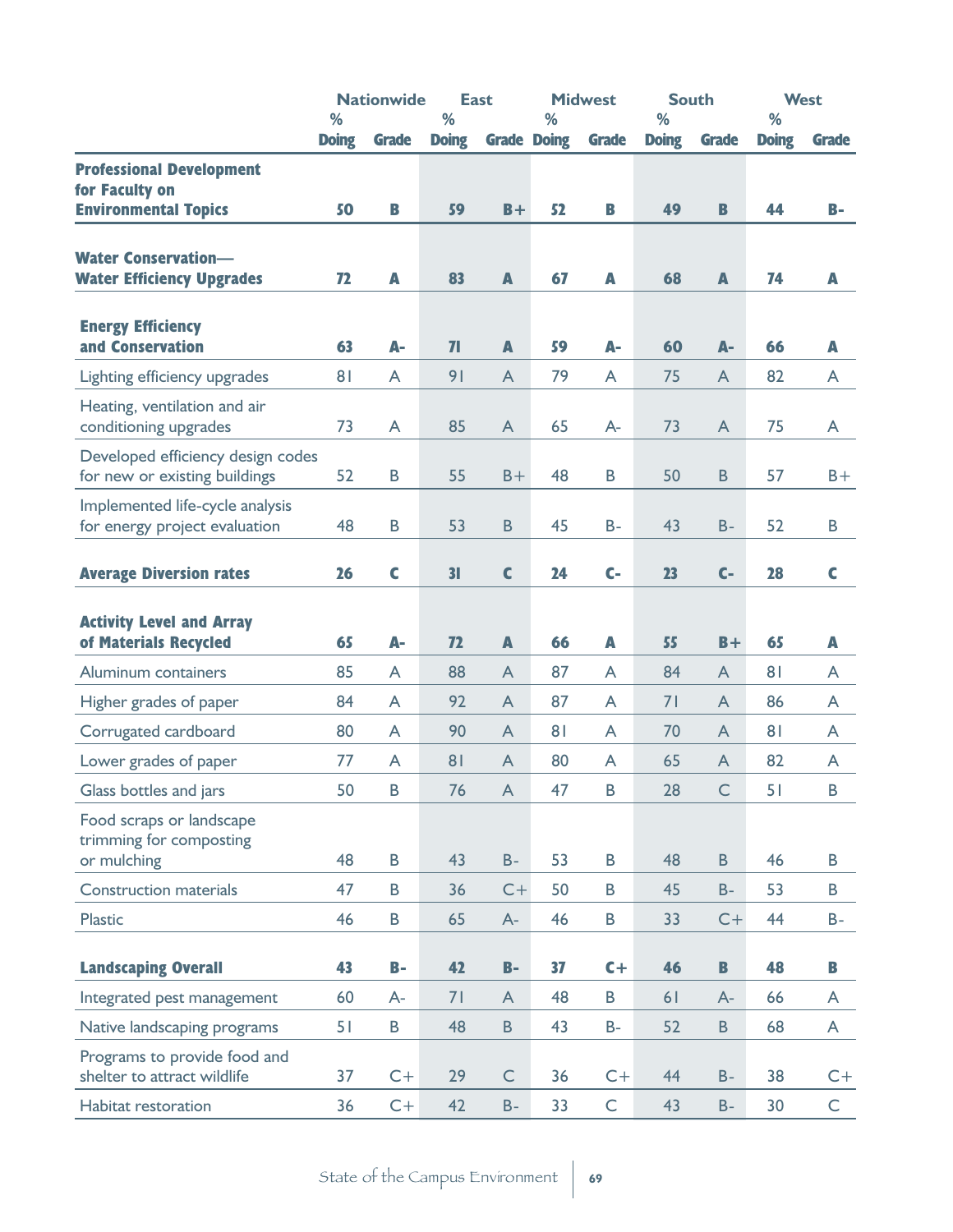|                                                       | <b>Nationwide</b> |              | <b>East</b>  |                    | <b>Midwest</b><br><b>South</b> |              |                | <b>West</b>  |              |              |
|-------------------------------------------------------|-------------------|--------------|--------------|--------------------|--------------------------------|--------------|----------------|--------------|--------------|--------------|
|                                                       | %                 |              | $\%$         |                    | $\%$                           |              | %              |              | %            |              |
|                                                       | <b>Doing</b>      | <b>Grade</b> | <b>Doing</b> | <b>Grade Doing</b> |                                | <b>Grade</b> | <b>Doing</b>   | <b>Grade</b> | <b>Doing</b> | <b>Grade</b> |
| Identification and removal                            |                   |              |              |                    |                                |              |                |              |              |              |
| of invasive exotic species                            | 29                | C            | 23           | $C -$              | 25                             | $\mathsf{C}$ | 32             | $\mathsf{C}$ | 36           | $C +$        |
| <b>Transportation Demand</b>                          | 24                | $C-$         | 27           | C                  | $\overline{19}$                | D            | $\overline{6}$ | D            | 39           | $C +$        |
| <b>Management in General</b>                          |                   |              |              |                    |                                |              |                |              |              |              |
| Adequate and protected<br>bicycle racks               | 59                | $B +$        | 75           | $\mathsf{A}$       | 47                             | B            | 50             | <sub>B</sub> | 71           | A            |
| Free or discounted bus passes<br>to students          | 23                | $C-$         | 26           | $\mathsf{C}$       | 23                             | $C -$        | 4              | D            | 31           | C            |
| Free or discounted bus passes<br>to faculty and staff | 9                 | D            | 22           | $C-$               | 3                              | D            | 7              | D            | 37           | $C +$        |
| A carpooling program                                  | 17                | D            | 8            | D                  | $\overline{0}$                 | D            | 5              | D            | 38           | $C+$         |
| Incentives not to drive alone                         | 13                | D            | 3            | D                  | 8                              | D            | 5              | D            | 31           | C            |
| <b>Bicycle lanes</b>                                  | 3                 | D            | 6            | $\mathsf{D}$       | $\overline{0}$                 | D            | 12             | D            | 25           | C            |

|                                                         | <b>Nationwide</b><br>% |              | %              | 2-yearSchools        | 4-year Schools<br>% |              |  |
|---------------------------------------------------------|------------------------|--------------|----------------|----------------------|---------------------|--------------|--|
|                                                         | <b>Doing</b>           | <b>Grade</b> | <b>Doing</b>   | <b>Grade</b>         | <b>Doing</b>        | <b>Grade</b> |  |
| <b>Setting and Reviewing Goals</b>                      | 45                     | $B-$         | 38             | $C +$                | 48                  | B            |  |
| Conserving energy                                       | 64                     | $A -$        | 58             | $B +$                | 67                  | A            |  |
| Environmental performance<br>in the design of buildings | 64                     | $A-$         | 57             | $B +$                | 68                  | A            |  |
| Reducing solid waste and<br>maximizing recycling        | 56                     | $B +$        | 53             | B                    | 58                  | $B +$        |  |
| Protecting natural habitats                             | 47                     | $\sf B$      | 42             | $B -$                | 51                  | B            |  |
| Purchasing environmentally<br>sound goods               | 47                     | $\sf B$      | 39             | $B -$                | 51                  | B            |  |
| Reducing pollution                                      | 44                     | $B -$        | 32             | C                    | 50                  | B            |  |
| Conserving water                                        | 4 <sub>1</sub>         | $B -$        | 30             | $\mathsf{C}$         | 47                  | B            |  |
| Making environmentally<br>responsible investments       | 29                     | $\mathsf C$  | 26             | $\subset$            | 30                  | C            |  |
| Purchasing organic food                                 | 9                      | D            | $\overline{2}$ | D                    | $\overline{2}$      | D            |  |
| <b>Staffing Environmental Programs</b>                  | 29                     | C            | 22             | $\mathsf{C}\text{-}$ | 32                  | C            |  |
| A recycling coordinator                                 | 51                     | $\mathsf B$  | 45             | $B -$                | 55                  | $B +$        |  |
| An energy<br>conservation coordinator                   | 36                     | $C +$        | 26             | $\subset$            | 4 <sub>1</sub>      | <b>B-</b>    |  |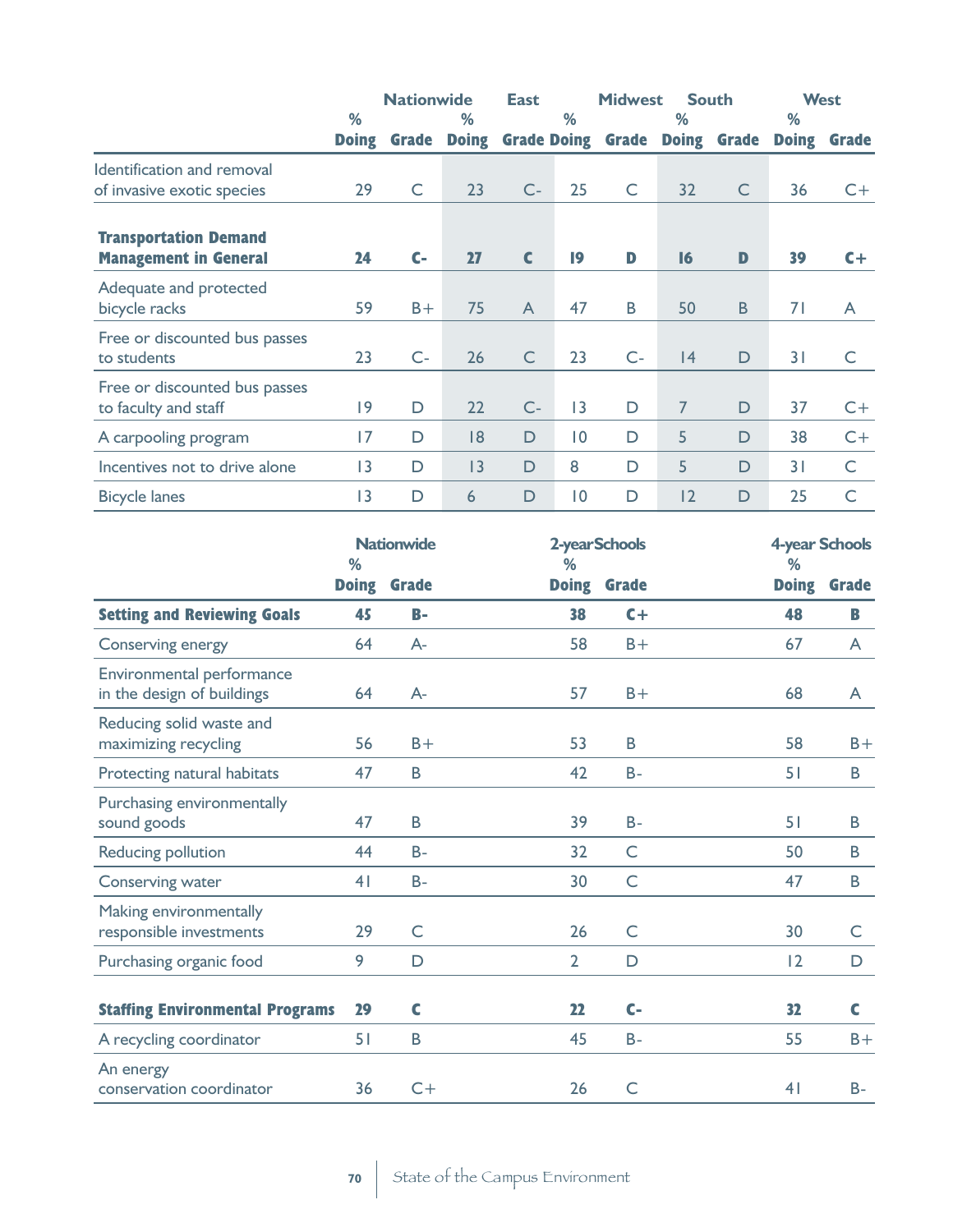|                                                                               | <b>Nationwide</b><br>% |              | %                       | 2-yearSchools      | <b>4-year Schools</b><br>% |              |  |
|-------------------------------------------------------------------------------|------------------------|--------------|-------------------------|--------------------|----------------------------|--------------|--|
|                                                                               | <b>Doing</b>           | <b>Grade</b> |                         | <b>Doing Grade</b> | <b>Doing</b>               | <b>Grade</b> |  |
| A full-time administrator who<br>manages environmental issues                 |                        |              |                         |                    |                            |              |  |
| beyond regulatory compliance                                                  | 21                     | $C -$        | 15                      | $\mathsf D$        | 24                         | $C-$         |  |
| A green purchasing coordinator                                                | $\overline{7}$         | $\mathsf D$  | $\overline{4}$          | D                  | 8                          | D            |  |
| <b>Orienting Students, Staff,</b><br>and Faculty                              | 13                     | D            | 10                      | D                  | 14                         | $\mathbf{D}$ |  |
| <b>Students</b>                                                               | 3                      | $\mathsf D$  | 7                       | D                  | 16                         | $\mathsf D$  |  |
| <b>Staff</b>                                                                  | 3                      | $\mathsf D$  | 3                       | D                  | 3                          | $\mathsf D$  |  |
| <b>Faculty</b>                                                                | $\mathbf{H}$           | $\mathsf D$  | $\mathbf{H}$            | D                  | $\mathbf{H}$               | $\mathsf D$  |  |
| <b>Independent Research and</b><br><b>Service Learning Opportunities</b>      |                        |              |                         |                    |                            |              |  |
| for Students                                                                  | 58                     | $B +$        | 43                      | $B-$               | 66                         | A            |  |
| Independent research projects                                                 | 69                     | A            | 53                      | B                  | 78                         | A            |  |
| Community service projects                                                    | 58                     | $B +$        | 45                      | $\sf B$            | 65                         | $A-$         |  |
| Internship programs                                                           | 58                     | $B +$        | 4 <sub>1</sub>          | $B -$              | 67                         | A            |  |
| Campus service projects                                                       | 49                     | B            | 34                      | $C+$               | 56                         | $B +$        |  |
| <b>Integration into Biology,</b><br><b>Chemistry, and Political Science</b>   |                        |              |                         |                    |                            |              |  |
| <b>Biology</b>                                                                | 68                     | A            | 53                      | $B +$              | 75                         | A            |  |
| <b>Chemistry and Political Science</b>                                        | 38                     | $C+$         | 6                       | $\mathsf D$        | 49                         | B            |  |
| <b>Integration into Education</b><br>and Engineering                          | 12                     | $\mathbf{D}$ | 4                       | $\mathbf{D}$       | 16                         | D            |  |
| Engineering                                                                   | 12                     | $\mathsf D$  | $\overline{4}$          | D                  | 17                         | $\mathsf D$  |  |
| <b>Education</b>                                                              | П                      | $\mathsf D$  | $\overline{\mathbf{3}}$ | $\mathsf D$        | 16                         | $\mathsf D$  |  |
| <b>Professional Development for</b><br><b>Faculty on Environmental Topics</b> | 50                     | B            | 54                      | $B +$              | 49                         | B            |  |
| <b>Water Conservation —</b>                                                   |                        |              |                         |                    |                            |              |  |
| <b>Water Efficiency Upgrades</b>                                              | 72                     | A            | 71                      | $\mathbb{A}$       | 73                         | A            |  |
| <b>Energy Efficiency</b>                                                      |                        |              |                         |                    |                            |              |  |
| and Conservation                                                              | 63                     | А-           | 65                      | А-                 | 63                         | А-           |  |
| Lighting efficiency upgrades                                                  | 81                     | $\mathsf{A}$ | 82                      | A                  | 80                         | $\mathsf{A}$ |  |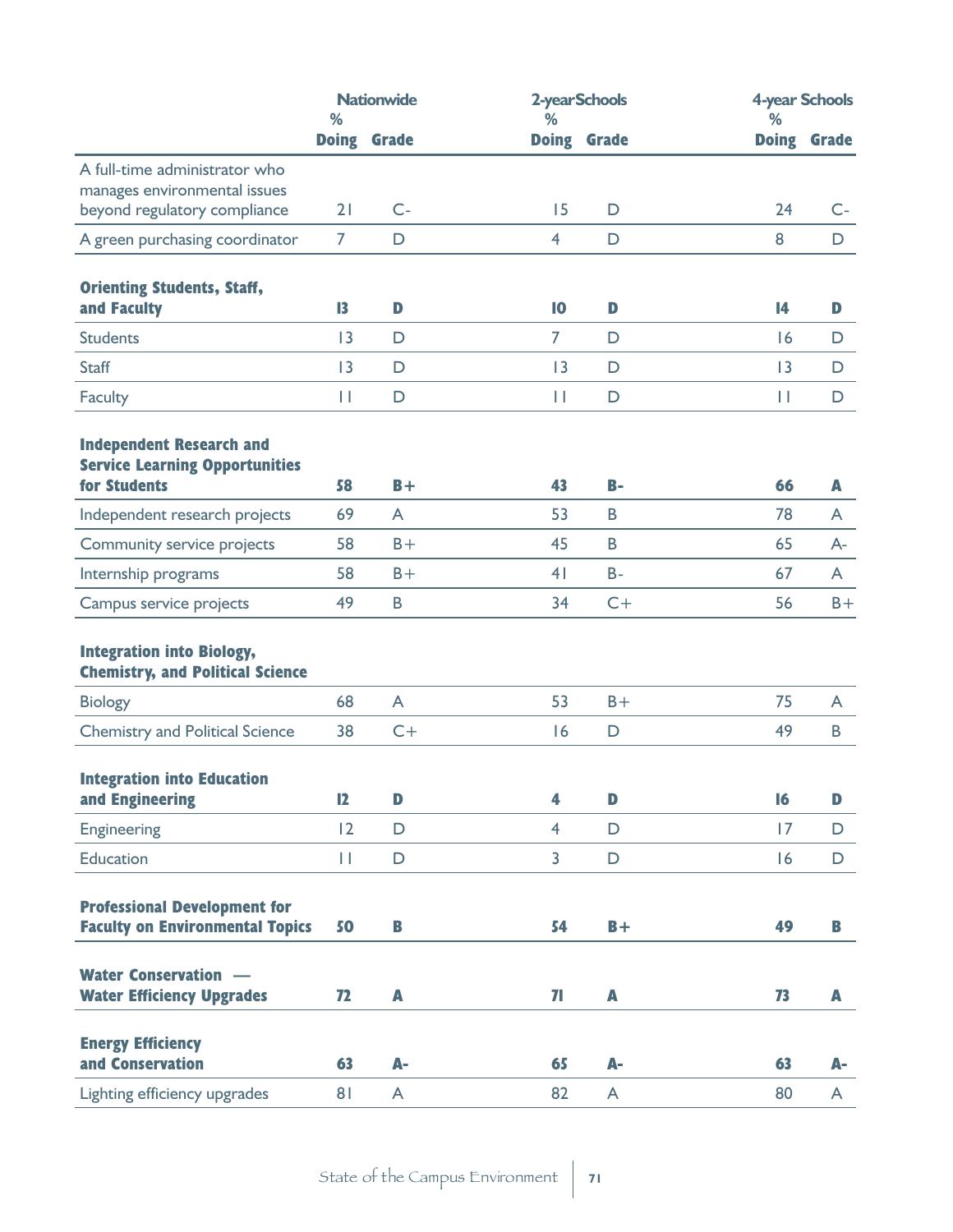|                                                                      | <b>Nationwide</b><br>% |                | ℅  | 2-yearSchools | 4-year Schools<br>% |              |  |
|----------------------------------------------------------------------|------------------------|----------------|----|---------------|---------------------|--------------|--|
|                                                                      | <b>Doing</b>           | <b>Grade</b>   |    | Doing Grade   | <b>Doing</b>        | <b>Grade</b> |  |
| Heating, ventilation,<br>and air conditioning upgrades               | 73                     | A              | 74 | A             | 73                  | A            |  |
| Developed efficiency design codes<br>for new or existing buildings   | 52                     | B              | 55 | $B +$         | 50                  | B            |  |
| Implemented life-cycle analysis<br>for energy project evaluation     | 48                     | B              | 47 | B             | 48                  | B            |  |
| <b>Average Diversion rates</b>                                       | 26                     | $\mathbf c$    | 23 | $C-$          | 28                  | C            |  |
| <b>Activity Level and Array</b><br>of Materials Recycled             | 65                     | А-             | 57 | $B +$         | 68                  | $\mathbf{A}$ |  |
| Aluminum containers                                                  | 85                     | A              | 85 | A             | 85                  | A            |  |
| Higher grades of paper                                               | 84                     | $\overline{A}$ | 78 | A             | 87                  | A            |  |
| Corrugated cardboard                                                 | 80                     | $\mathsf{A}$   | 78 | A             | 8                   | A            |  |
| Lower grades of paper                                                | 77                     | A              | 77 | A             | 77                  | A            |  |
| Glass bottles and jars                                               | 50                     | B              | 29 | $\mathsf{C}$  | 60                  | $A -$        |  |
| Food scraps or landscape trimming<br>for composting or mulching      | 48                     | B              | 40 | <b>B-</b>     | 52                  | B            |  |
| <b>Construction materials</b>                                        | 47                     | B              | 46 | B             | 47                  | B            |  |
| <b>Plastic</b>                                                       | 46                     | B              | 24 | $C-$          | 57                  | $B +$        |  |
| <b>Landscaping Overall</b>                                           | 43                     | $B-$           | 40 | $B-$          | 44                  | <b>B-</b>    |  |
| Integrated pest management                                           | 60                     | $A-$           | 54 | $B +$         | 63                  | $A-$         |  |
| Native landscaping programs                                          | 51                     | B              | 49 | $\sf B$       | 52                  | B            |  |
| Programs to provide food and<br>shelter to attract wildlife<br>$C +$ | 37                     | $C +$          | 42 | $B -$         | 34                  |              |  |
| Habitat restoration                                                  | 36                     | $C+$           | 30 | $\mathsf C$   | 39                  | $B -$        |  |
| Identification and removal<br>of invasive exotic species             | 29                     | $\subset$      | 26 | $\mathsf{C}$  | 30                  | C            |  |
| <b>Transportation Demand</b><br><b>Management in General</b>         | 24                     | $C-$           | 18 | $\mathbf{D}$  | 27                  | $\mathsf{C}$ |  |
| Adequate and protected<br>bicycle racks                              | 59                     | $B +$          | 46 | B             | 65                  | A            |  |

Free or discounted bus passes